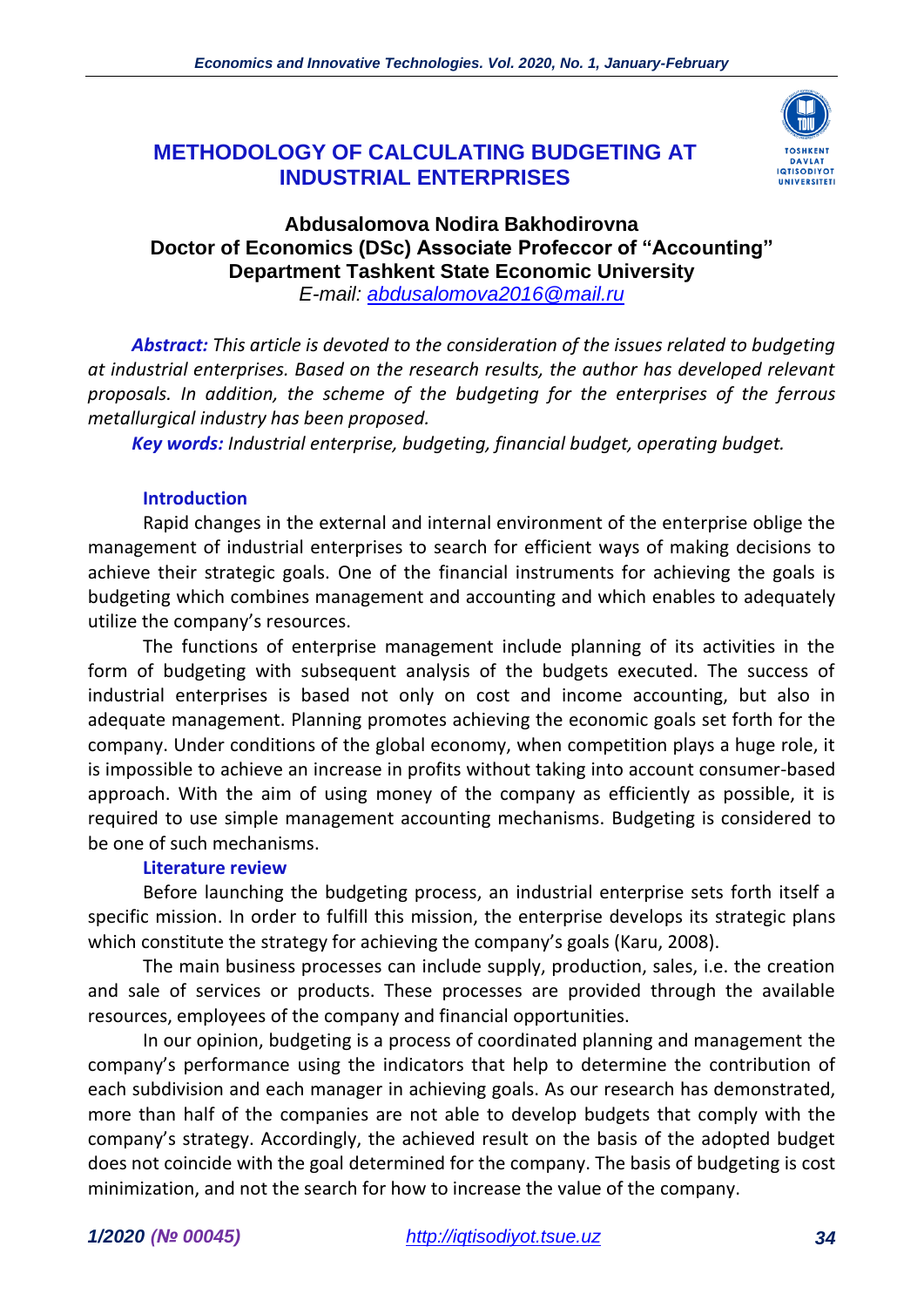From the point of view of the author, budgeting can be determined as a continuous process of the efficient use of the company's resources to minimize costs for a certain period. The budgeting process is carried out through planned budgets determining the centers of responsibility for execution, accounting of the received data and analysis of their deviations in order to avoid the repetition of mistakes in the future.

# **Analysis and discussion**

The main aim of the budgeting is to coordinate all aspects of the company. The objectives which must be solved by the budgeting can be formulated as follows (Shiborsh, 2003):

- budgeting is required for understanding where, when, how and for whom you are going to produce and sell products;

- budgeting is required for a certain volume and amount of resources needed to achieve the goals;

- budgeting is required for the efficient use of attracted resources.

In the opinion of the author, the main objectives and relevance of budgeting is associated with the elaboration of strategies and modernization of management development and planning processes, resource allocation, optimization and analysis. The role of budgeting also includes the delegation of tasks, transfer and development of information and rather significant for the staff motivation.

The main functions of compiling the budget are the following:

•developing and selecting the strategy;

- •providing the information to be selected;
- •making accountants and managers to plan;
- •creating prerequisites for measuring, analyzing and evaluating performance;

•promoting coordination of actions, delegating powers and transferring the information from one subdivision to another one;

•developing and motivating employees.

The budget management cycle is a continuous process and a particular attention should be paid to each stage, and the continuity of the cycle can be demonstrated in Figure 1. This picture illustrates how the budgeting process should ideally happen, but often in practice not everything is so perfect as it seems.

As it is obvious from the Figure, budgeting is a constant cyclical process and each of its stages is a structural unit of the whole system.

At the planning stage, the number of available or borrowed resources is determined to achieve certain results in future. Theoretical knowledge, scientific findings, economic condition of the company in this market help to efficiently schedule the achievement of planning results. An assessment of the planning efficiency is provided by comparing planned and actual results.

Another significant objective of budgeting is coordination. The interconnection of individual units can be observed at this stage. Moreover, the whole budget system is consolidated into a single system of the company, which in turn, facilitates coordination of operational activities.

Further the determination of responsibility centers in structural divisions is identified. Furthermore, interrelations between different divisions are established, and the hierarchy in management is determined. Execution and control represent one more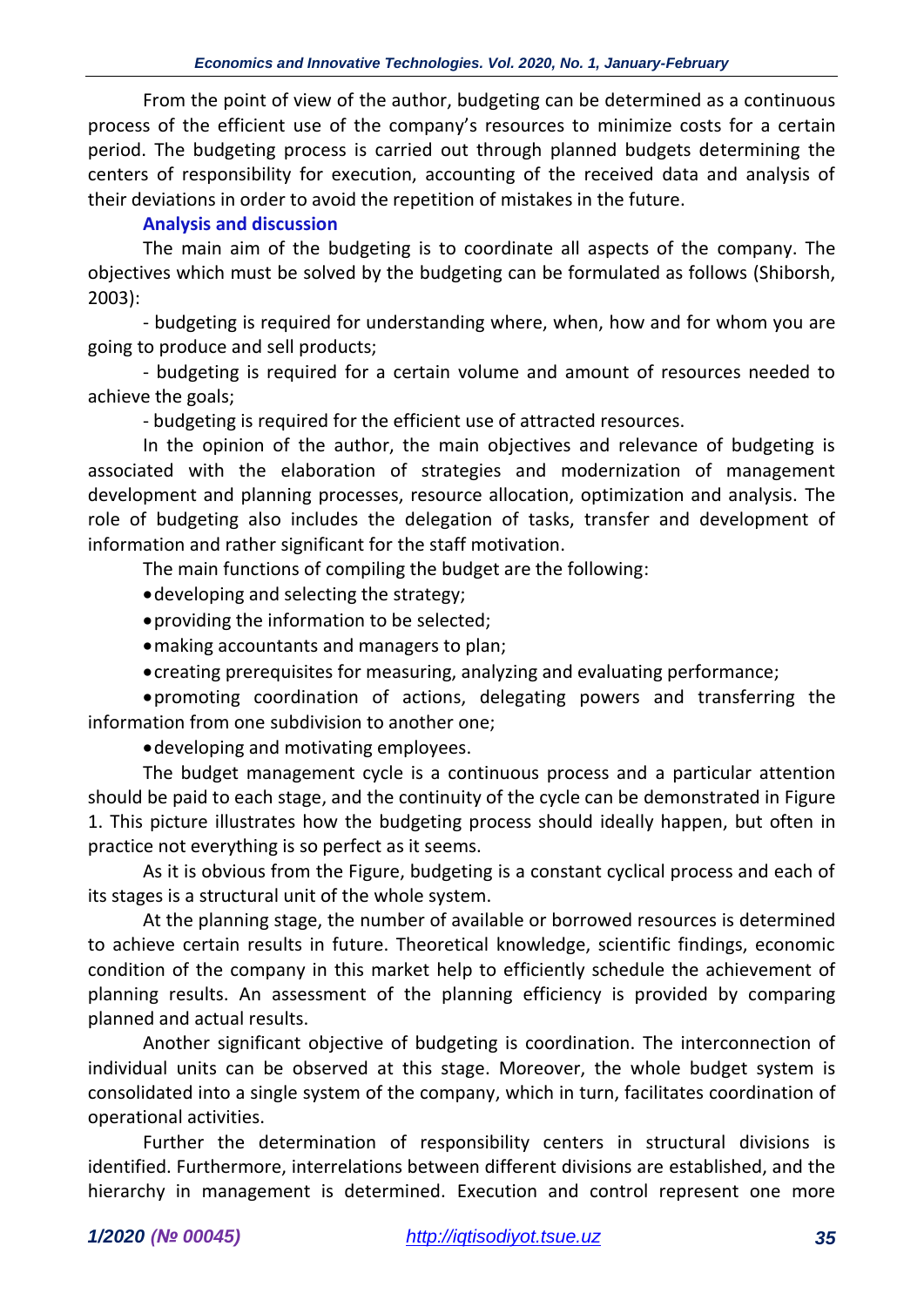significant objective. Execution is analyzed on the basis of the comparison of planned and actual while control ensures the smooth implementation of the planned budget.



**Figure 1. Budgeting cycle at industrial enterprises<sup>1</sup>**

The basis of budgeting is constituted by a common (master) budget which is represented by a working schedule for the company as a whole, coordinated across all departments or functions. It consists of operational and financial budgets. Budgets are developed both for structural units and for the company as a whole. Budgets of the structural units are consolidated a single budget of the company called the master budget.

 1.*Operational budget* includes: sales budget; industrial budget; budget of inventory; procurement budget (use of materials or direct material costs); budget of overhead costs; labor cost budget; budget of commercial expenses; budget of total and administrative expenses.

2. *Financial budget* includes: pro forma income statement (profit and loss account); cash flow budget (cash budget); forecast balance; capital expenditure budget (investment budget).

In the structure of the master budget *the investment budget* has recently been separated from the financial budget to the third component of the master budget.

*The operational budget* illustrates planned operations for the upcoming year for a segment or a separate function of the company. In the process of its preparation, the projected volumes of sales and production are transformed into quantitative estimates of income and expenses for each of the operating subdivisions of the company.

*A financial budget* is a budget that reflects expected sources of funds and the possible areas for their use in a future period.

<sup>&</sup>lt;sup>1</sup> Developed by the author on the basis of the research results.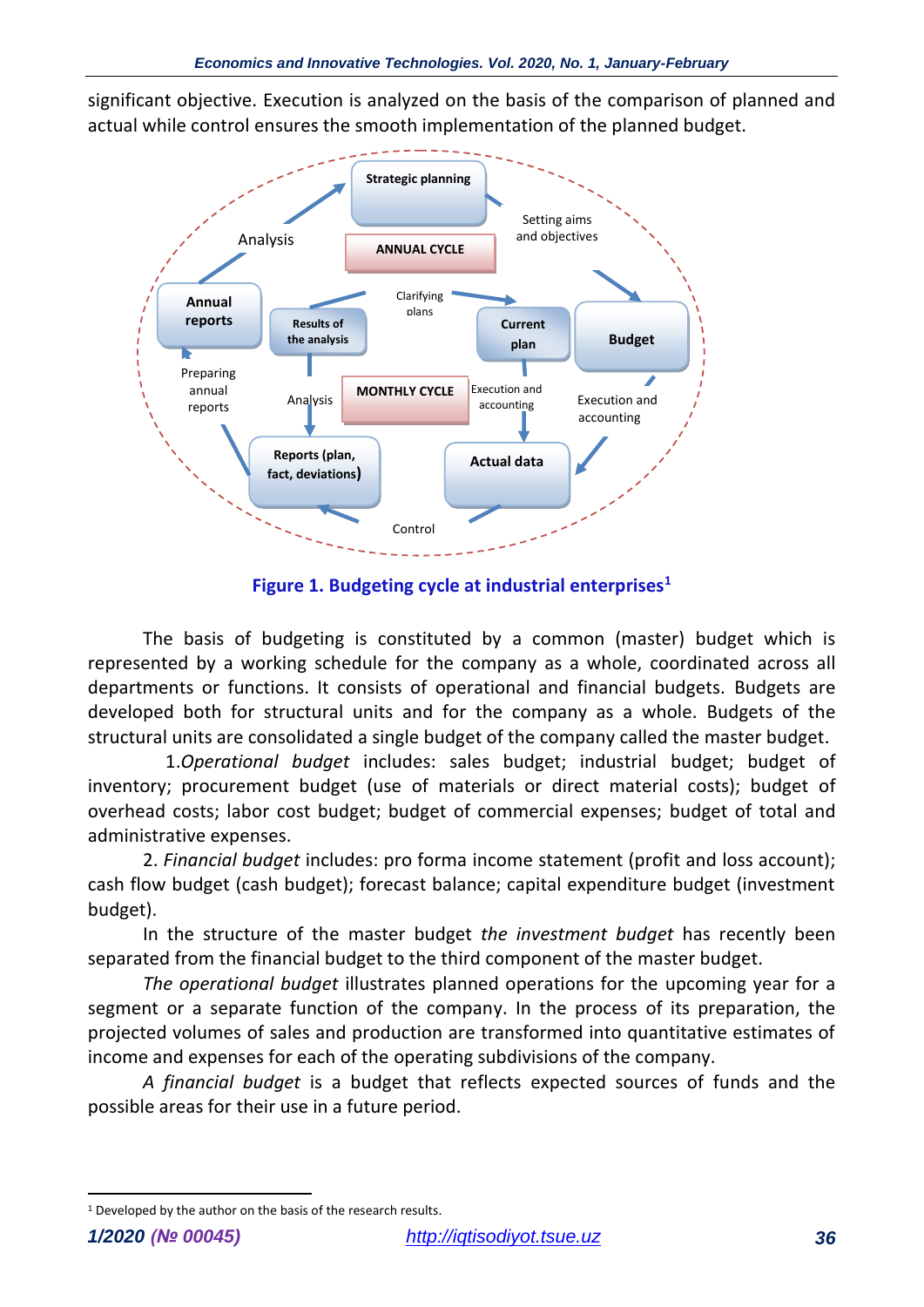The budget for the purchase of raw materials and consumables represents a plan for the equipment and material procurement unit. This plan for the equipment and material procurement unit is developed with the account of the following factors:

- production program;
- standards of reserves of material resources;

• rates of consumption of raw materials and consumables, semi-finished products, fuel, spare parts;

• plans for capital construction, reconstruction, pre-production of new goods, repair and maintenance of equipment, buildings, structures, household objects, etc.;

• balances of material resources at the beginning and end of the planned period;

• established and newly opened relationships with suppliers;

• prices for all types of material and technical resources.

The basic stage of budget planning is to determine the need for materials for the core business. This term refers to the part of the company's variable costs, related to the costs of tangible floating assets (raw materials, consumables, spare parts, etc.).

In terms of the stages of the financial cycle direct materials are divided into:

•related to the production stage;

•related to the sales stage.

The need for materials for the core business activities at industrial enterprises  $(Gm_{ch,ac})$  is determined by the formula:

$$
Gm_{c,b,ac,=\sum_{i=1}^{m}Q_{1n_{1}}}
$$
 (1)<sup>2</sup>

where **Qi** – production volume on each item (units); **ni** – material consumption rate for one product with the into account process losses (physical units); **m** – number of product names.

Total need for certain materials (**Gm)** is determined by the formula:

$$
G_{m=}G_{M,c,b,p} + Z_{n,m} - Z_{a,m} \pm G_{m,n,e} + G_{m,r,m}
$$
 (2)<sup>3</sup>

where  $G_{M,c,b,p}$  – necessity for materials for the core business production, Zn.m – norm for materials inventory; **Za.m** – actual availability of materials at the enterprise; **Gm.n.e** – necessary amount of materials to modify uncompleted production; **G.m.r.m** – necessity in materials for repairing and maintenance activities.

Necessity for material resources is determined by:

- core business production, including production of components and spare parts;
- production of machinery and tools;
- production of non-standard equipment and equipment modernization;
- reconstruction of production workshops and sites;
- repairing and maintenance needs;
- major construction;
- activities of social, cultural and household spheres;
- stockpiling.

<sup>&</sup>lt;sup>2</sup> Developed by the author on the basis of the research results.

<sup>&</sup>lt;sup>3</sup> Developed by the author on the basis of the research results.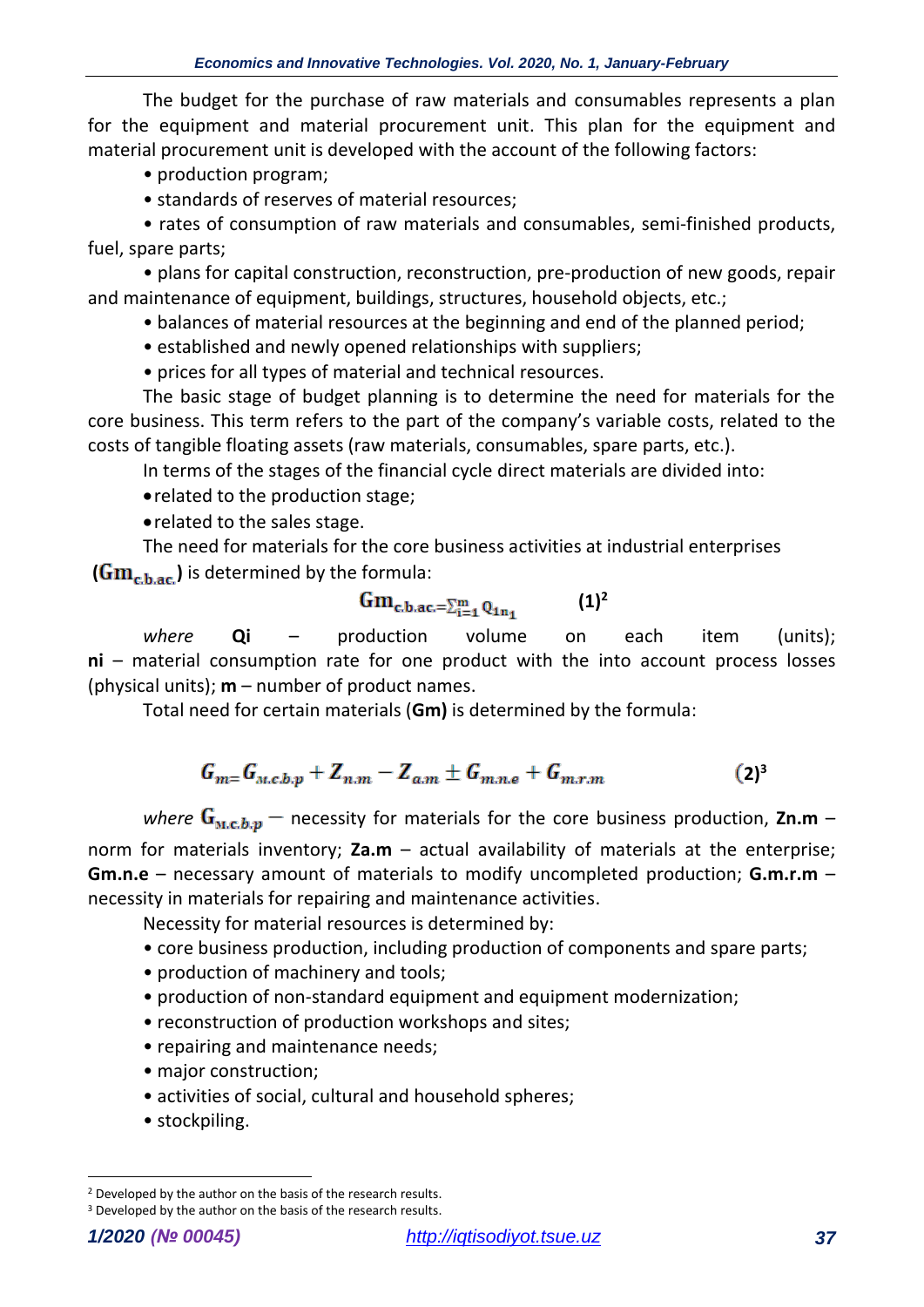The development stage of the budgeting system is the most complicated and time consuming. Before starting to create this system, it is necessary to determine how the organization will plan its activities: targeted planning (or "top-down" planning) and "bottom-up" planning (Savchuk, 2005).

When the budget is developed in "bottom-up" way based on the activity plans of certain subdivision which are further submitted upward to determine the indicators for the entire company. A particular plan aimed at achieving certain economic indicators is complied on the basis of economic indicators. This kind of approach is carried out in "topdown" way. This process can be long, since the movement of information "bottom-up" and "top-down" occurs several times to clarify and select the strategy and other aspects that are important in budgeting.

The considered budgets are static or fixed as they are calculated at one specific level of expected sales or production. A total budget that includes all periodic budgets is usually developed for a fixed, projected or regulatory level of output. Prior to analyzing deviations from the budget data, with the aim control, the whole set of the budget data should be adjusted for the corresponding actual release. A flexible budget is used for these purposes. It should be noted that a flexible budget provides forecast data for different levels of output within the usual levels of activity. With a flexible budget, the link between a static budget and actual results is clearly indicated.

A flexible budget (or variable budget) is designed to take into consideration alterations at the level of activity, for example, production volume. Within the period over which the budget is compiled, items of fixed costs such as rent, for example, are not modified with changes in the production volume. Other costs will vary in proportion to the level of the output or sales.

With a flexible budget, the production cost per each item of production is determined by reconsidering budget indicators in terms of the actually achieved level of production. With the aim of cost management it is possible to analytically compare actual costs and the amount of funds allocated by the budget, since planned and actual costs are calculated for the same production level.

The use of a flexible budget in practice represents the process of preparing a number of budgets that determine profits and costs for different levels of activity, for example, for production. As an alternative option to several budgets it is possible simply to reconsider the budget figures at the end of the budget oversight period when the production level becomes available.

The table below considers the use of a flexible budget for analysis and oversight by case-study of "ABC Metkombinat" industrial enterprise. Thus Table 1 presents the actual and budget data for "ABC Metkombinat" over a year.

As the Table illustrates, the actual costs exceeded the targeted costs by 14 300 or 7,2%. Thus it is possible to calculate that this excess is very significant and unfavorable. However, it should be noted that the actual output (19100 tons) was higher than the planned one (17500 tons), and thus comparing the results of the performance with the static budget data is not adequate for assessing implementation of the cost budget.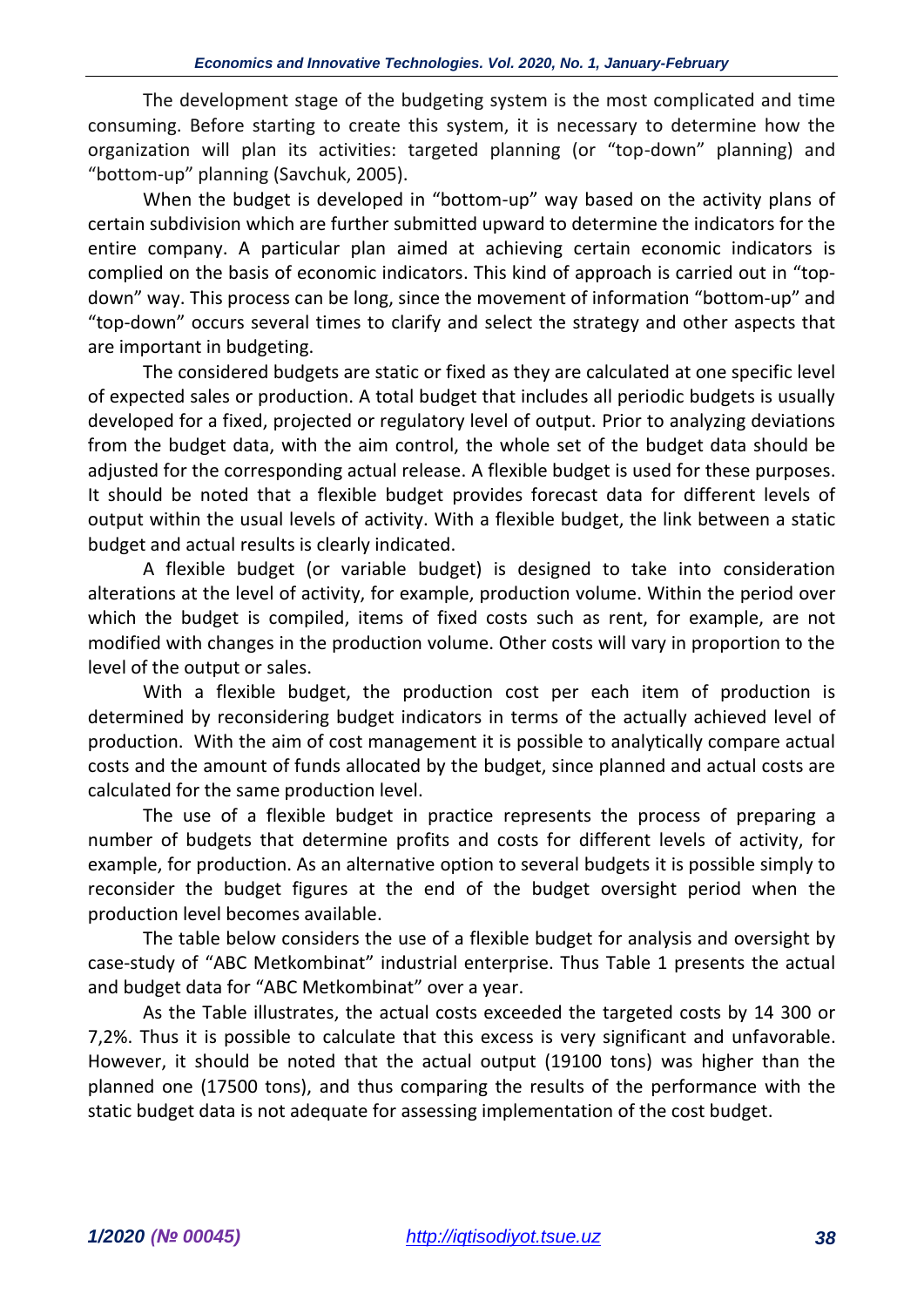### *Table 1*

|                                                                      |               |         | (thousand UZS)   |
|----------------------------------------------------------------------|---------------|---------|------------------|
| <b>Items of expenditures</b>                                         | <b>Budget</b> | Actual  | <b>Deviation</b> |
| <b>Direct materials</b>                                              | 42,000        | 46,000  | (4,000)          |
| <b>Direct labor costs</b>                                            | 68,250        | 75,000  | (6, 750)         |
| <b>General production expenses</b>                                   | 10,500        | 11,500  | (1,000)          |
| <b>Variable</b>                                                      |               |         |                  |
| <b>Indirect materials</b>                                            |               |         |                  |
| <b>Indirect labor costs</b>                                          | 14,000        | 15,250  | (1,250)          |
| <b>Utility costs</b>                                                 | 7,000         | 7,600   | (600)            |
| <b>Others</b>                                                        | 8,750         | 9,750   | (1,000)          |
| <b>Fixed</b>                                                         | 19,000        | 18,500  | 500              |
| <b>Salary of inspector</b>                                           |               |         |                  |
| Amortization                                                         | 15,000        | 15,000  |                  |
| <b>Utility costs</b>                                                 | 4,500         | 4,500   |                  |
| <b>Others</b>                                                        | 10,900        | 11,100  | (200)            |
| <b>TOTAL</b>                                                         | 199,900       | 214,200 | 14,300           |
| Budget output constituted 17500 tons.                                |               |         |                  |
| Actual costs on the actual production volume constituted 19100 tons. |               |         |                  |

**Comparison of actual and budget data<sup>4</sup>**

To achieve accuracy and legitimacy of the analysis we must adjust the budget data for the actual output of 19100 tons. Unlike a static budget, a flexible budget provides forecast data automatically adjusted to changes in the output level. The budget consolidates the account data by the selected direction or business object. The budget is planned on the basis of the norms adopted in this direction or the object with the account of their previous functioning.

The budget is a management tool based on the analysis of the reasons of deviations of the actual indicators from the planned ones (Figure 2).



# **Figure 2. Management scheme on the basis of the analysis of reasons of deviations of actual budget indicators from the planned indicators<sup>5</sup>**

<sup>4</sup> Developed by the author on the basis of the research results.

<sup>5</sup> Developed by the author on the basis of the research results.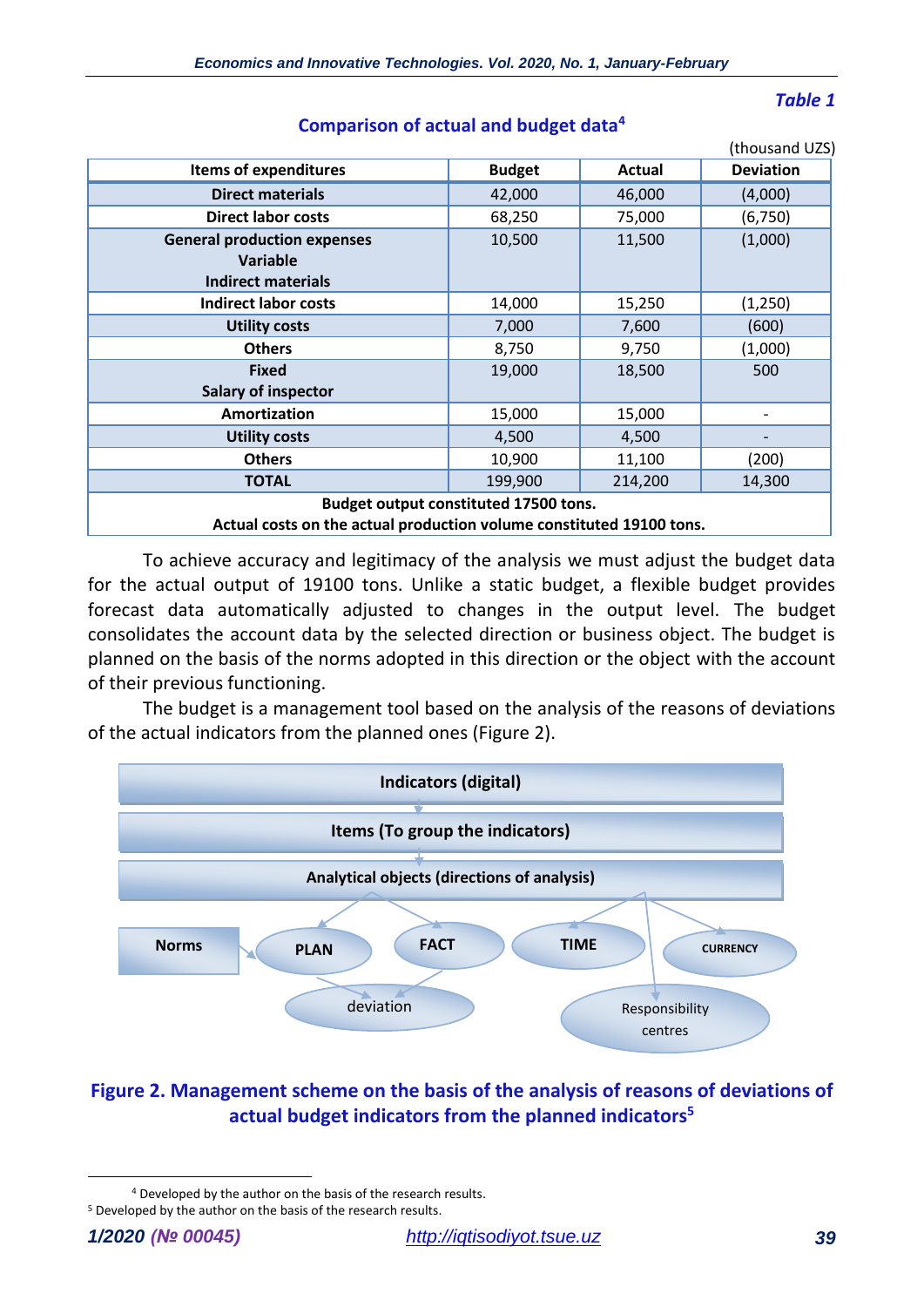The budget has a hierarchical structure of the items where the most complicated item has one or more numerical indicators. The system of indicators is created within the framework of the concept of BIS (Balanced Indicators System). We must determine the basic leading indicators to evaluate the analyzed business processes and business objects, as well as to group these indicators into appropriate items articles and then into budgets (Figure3).



**Figure 3. Budgeting process at industrial enterprises<sup>6</sup>**

The main aims of improving the budgeting system include the relationship of unity of plans and strategic management in the efficient management of the enterprise. As it has been previously noted, reporting should be available and understandable to the person whom this information is addressed. In addition, promptness and reliability of the necessary information are also very important. Maintaining a unified system of accounting and management accounting will promote rapid processing of the required information.

 The selection of responsibility centers will assist in finding a person responsible for the implementation of the plan and for analyzing deviations of performance at any time. Coordination of responsibility of the structural units for the budget execution facilitates making timely adjustments to the budget. Data for the future period should be analyzed and appropriate adjustments should be made to avoid previous mistakes and omissions.

 It will be inefficient to develop a completely new budgeting system, as the company has already developed a certain system. It is necessary to comprehensively

<sup>6</sup> Developed by the author on the basis of the research results.